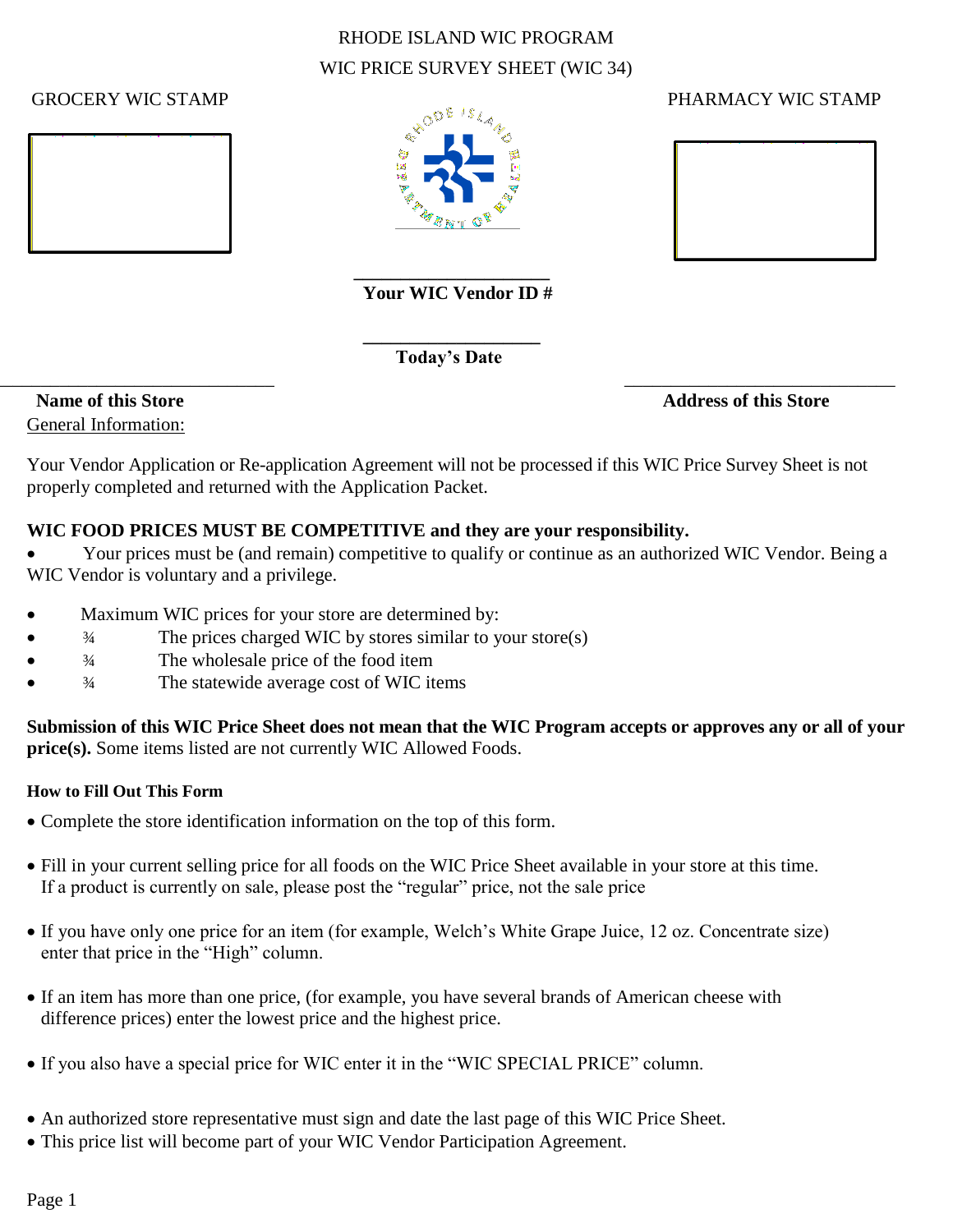|                                              |                   | <b>MILK (Least Expensive)</b> |                  | <b>JUICE</b> (100% Juice)      |                                               |                               |                    |                  |                                |
|----------------------------------------------|-------------------|-------------------------------|------------------|--------------------------------|-----------------------------------------------|-------------------------------|--------------------|------------------|--------------------------------|
| <b>Brand</b>                                 | Package<br>Size   | Lowest<br>Price               | Highest<br>Price | <b>WIC</b><br>Special<br>Price | <b>Brand</b>                                  | Package Size                  | Lowest<br>Price    | Highest<br>Price | <b>WIC</b><br>Special<br>Price |
| <b>Fat Free</b>                              |                   |                               |                  |                                | <b>Shelf-stable Bottle 64 oz</b>              |                               |                    |                  |                                |
|                                              | $\frac{1}{2}$ gal |                               |                  |                                | <b>Juicy Juice</b><br><b>All Flavors</b>      | 64 oz                         |                    |                  |                                |
|                                              |                   |                               |                  |                                | <b>Old Orchard</b>                            |                               |                    |                  |                                |
|                                              | 1 gal             |                               |                  |                                | <b>All Flavors</b><br>Libby's Juice           | 64 oz                         |                    |                  |                                |
| $1\%$                                        |                   |                               |                  |                                | <b>Pineapple Only</b>                         | 64 oz                         |                    |                  |                                |
|                                              |                   |                               |                  |                                | 11.5 oz - 12 oz Containers Liquid Concentrate |                               |                    |                  |                                |
|                                              | $\frac{1}{2}$ gal |                               |                  |                                |                                               |                               | <b>All flavors</b> |                  |                                |
|                                              | 1 gal             |                               |                  |                                | Welch's                                       | 11.5-12 oz                    |                    |                  |                                |
| <b>Whole</b>                                 |                   |                               |                  |                                |                                               |                               |                    |                  |                                |
|                                              | $\frac{1}{2}$ gal |                               |                  |                                | 11.5 oz - 12 oz Containers Frozen Concentrate |                               |                    |                  |                                |
|                                              | 1 gal             |                               |                  |                                |                                               |                               | <b>Apple</b>       |                  |                                |
|                                              |                   |                               |                  |                                | <b>IGA</b>                                    | $11.5 - 12 oz$                |                    |                  |                                |
| Lactose Reduced/Free (1% or Nonfat)          |                   |                               |                  |                                | <b>Seneca</b>                                 | $11.5 - 12 oz$                |                    |                  |                                |
|                                              | $\frac{1}{2}$ gal |                               |                  |                                | Shaw's                                        | $11.5 - 12 oz$                |                    |                  |                                |
|                                              | $\frac{1}{2}$ gal |                               |                  |                                | Stop & Shop                                   | $11.5 - 12 oz$                |                    |                  |                                |
| <b>Lactose Reduced/Free (Whole)</b>          |                   |                               |                  |                                | <b>Old Orchard</b>                            | 11.5-12 oz                    |                    |                  |                                |
|                                              |                   |                               |                  |                                | <b>Tipton Grove</b>                           | 11.5-12 oz                    |                    |                  |                                |
|                                              | $\frac{1}{2}$ gal |                               |                  |                                |                                               |                               | <b>Grape</b>       |                  |                                |
| <b>Evaporated</b>                            |                   |                               |                  |                                | Old Orchard                                   | $11.5 - 12 oz$                |                    |                  |                                |
|                                              | 12 oz             |                               |                  |                                | Grape<br>Old Orchard<br>White                 | $11.5 - 12 oz$                |                    |                  |                                |
|                                              | 12 oz             |                               |                  |                                | <b>Stop &amp; Shop</b><br>Grape               | $11.5 - 12$ oz                |                    |                  |                                |
|                                              | 12 oz             |                               |                  |                                | <b>Welch's Grape</b>                          | $11.5 - 12$ oz                |                    |                  |                                |
| Powder                                       |                   |                               |                  |                                | Welch's White                                 | $11.5 - 12 oz$                |                    |                  |                                |
|                                              | 25.6 oz           |                               |                  |                                |                                               | <b>Grapefruit (Any Brand)</b> |                    |                  |                                |
|                                              | 25.6 oz           |                               |                  |                                |                                               | $11.5 - 12 oz$                |                    |                  |                                |
|                                              | 25.6 oz           |                               |                  |                                |                                               | <b>Orange (Any Brand)</b>     |                    |                  |                                |
| <b>Soy Milk</b>                              |                   |                               |                  |                                |                                               | $11.5 - 12 oz$                |                    |                  |                                |
| 8 <sup>th</sup> Continent<br>(Plain/Vanilla) | 64 oz             |                               |                  |                                |                                               | $11.5 - 12$ oz                |                    |                  |                                |
| Silk<br>(Plain Only)                         | 64 oz             |                               |                  |                                |                                               | $11.5 - 12$ oz                |                    |                  |                                |
| <b>Pacific Natural</b><br>(Plain/Vanilla)    | $32\ \mathrm{oz}$ |                               |                  |                                |                                               | $11.5 - 12 oz$                |                    |                  |                                |
| Yogurt Plain/Vanilla (Any Brand), 32 oz only |                   |                               |                  |                                |                                               | <b>Pineapple (Any Brand)</b>  |                    |                  |                                |
|                                              | 32 oz             |                               |                  |                                |                                               | $11.5 - 12 oz$                |                    |                  |                                |
|                                              | 32 oz             |                               |                  |                                |                                               | $11.5 - 12 oz$                |                    |                  |                                |
|                                              | 32 oz             |                               |                  |                                |                                               |                               |                    |                  |                                |
| <b>Large Eggs (Least Expensive)</b>          |                   |                               |                  |                                |                                               |                               |                    |                  |                                |
| White                                        | $1$ doz           |                               |                  |                                |                                               |                               |                    |                  |                                |
| <b>Brown</b>                                 | $1$ doz           |                               |                  |                                |                                               |                               |                    |                  |                                |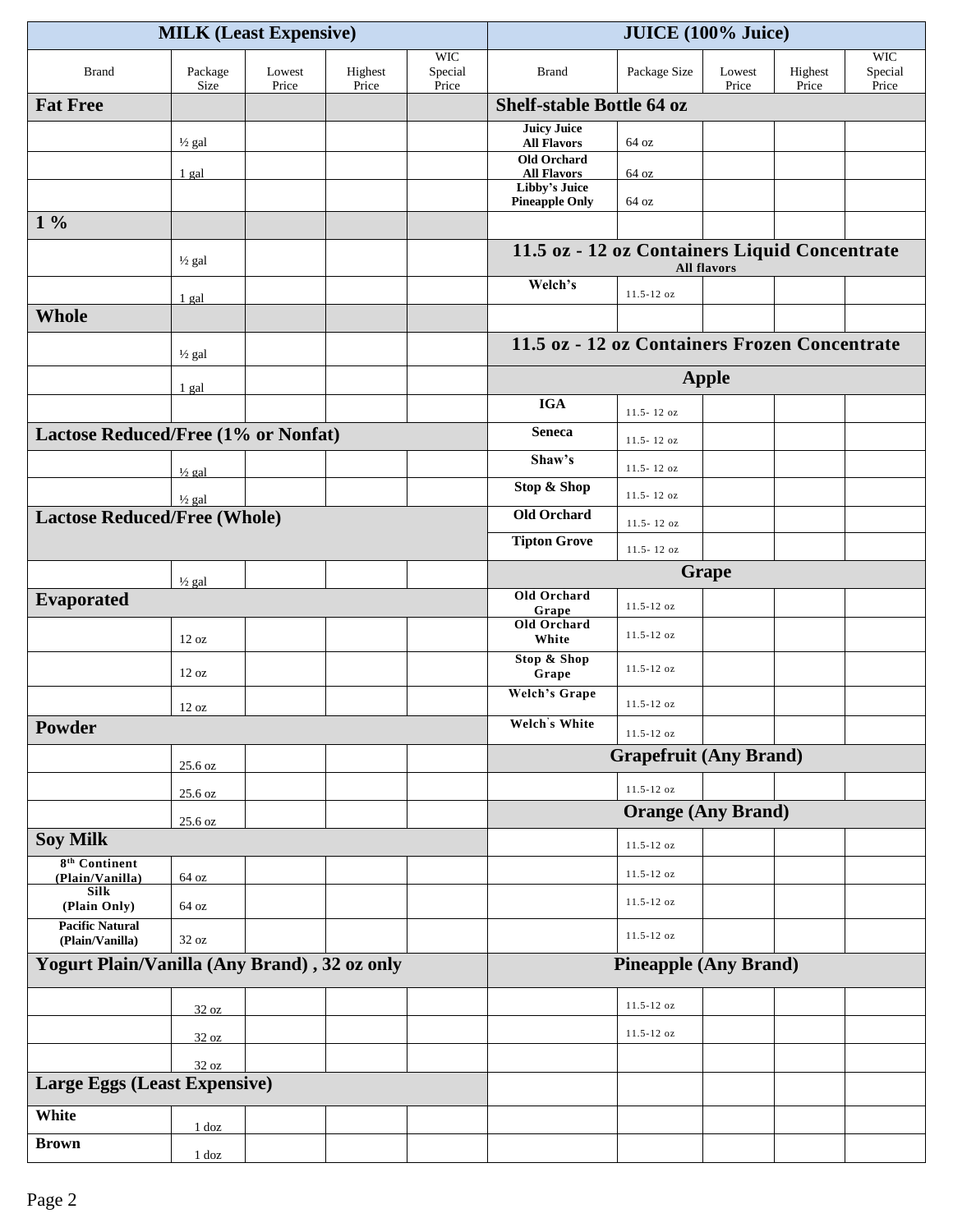|                                                      |                                                |                 |                                        |                  | <b>CHEESE, 16 oz only</b>                                |                              |                 |                  |                  |
|------------------------------------------------------|------------------------------------------------|-----------------|----------------------------------------|------------------|----------------------------------------------------------|------------------------------|-----------------|------------------|------------------|
|                                                      |                                                |                 |                                        | <b>WIC</b>       |                                                          |                              |                 |                  | <b>WIC</b>       |
| <b>Brand</b>                                         | Package<br>Size                                | Lowest<br>Price | Highest<br>Price                       | Special<br>Price | <b>Brand</b>                                             | Package<br>Size              | Lowest<br>Price | Highest<br>Price | Special<br>Price |
|                                                      | American cheese, in the deli (Least Expensive) |                 |                                        |                  | Mozzarella, pasteurized $\&$ in the refrigerator section |                              |                 |                  |                  |
|                                                      | 16 oz deli                                     |                 |                                        |                  |                                                          | 16 oz pack                   |                 |                  |                  |
|                                                      | 16 oz deli                                     |                 |                                        |                  |                                                          | 16 oz<br>shredded            |                 |                  |                  |
| American cheese, in the refrigerated section         |                                                |                 |                                        |                  |                                                          |                              |                 |                  |                  |
|                                                      |                                                |                 |                                        |                  | Kosher                                                   | 16 oz pack                   |                 |                  |                  |
|                                                      | 16 oz pack                                     |                 |                                        |                  |                                                          |                              |                 |                  |                  |
| Kosher                                               | 16 oz pack                                     |                 |                                        |                  |                                                          |                              |                 |                  |                  |
| Cheddar, in the refrigerator section                 |                                                |                 | Munster, in the refrigerator section   |                  |                                                          |                              |                 |                  |                  |
|                                                      | 16 oz pack                                     |                 |                                        |                  |                                                          | 16 oz pack                   |                 |                  |                  |
|                                                      | 16 oz                                          |                 |                                        |                  |                                                          | 16 oz                        |                 |                  |                  |
|                                                      | shredded                                       |                 |                                        |                  |                                                          | shredded                     |                 |                  |                  |
| Kosher                                               | 16 oz pack                                     |                 |                                        |                  | Kosher                                                   | 16 oz pack                   |                 |                  |                  |
| Colby, in the refrigerator section                   |                                                |                 | Provolone, in the refrigerator section |                  |                                                          |                              |                 |                  |                  |
|                                                      | 16 oz pack                                     |                 |                                        |                  |                                                          | 16 oz pack                   |                 |                  |                  |
|                                                      | 16 <sub>oz</sub><br>shredded                   |                 |                                        |                  |                                                          | 16 <sub>oz</sub><br>shredded |                 |                  |                  |
|                                                      |                                                |                 |                                        |                  |                                                          |                              |                 |                  |                  |
| Kosher<br>Monterey Jack, in the refrigerator section | 16 oz pack                                     |                 |                                        |                  | Kosher                                                   | 16 oz pack                   |                 |                  |                  |
|                                                      |                                                |                 |                                        |                  |                                                          |                              |                 |                  |                  |
|                                                      | 16 oz pack                                     |                 |                                        |                  |                                                          |                              |                 |                  |                  |
|                                                      | 16 <sub>oz</sub><br>shredded                   |                 |                                        |                  |                                                          |                              |                 |                  |                  |
| Kosher                                               | 16 oz pack                                     |                 |                                        |                  |                                                          |                              |                 |                  |                  |
|                                                      |                                                |                 |                                        |                  |                                                          |                              |                 |                  |                  |
|                                                      |                                                |                 |                                        |                  |                                                          |                              |                 |                  |                  |
|                                                      | <b>Canned Fish (Least Expensive)</b>           |                 |                                        |                  | Tofu, 16 oz only                                         |                              |                 |                  |                  |
| Chunk tuna Light                                     | $5\ \mathrm{oz}$                               |                 |                                        |                  | <b>Azumaya Lite</b><br>Silken                            | $16 \text{ oz}$              |                 |                  |                  |
| <b>Pink Salmon</b>                                   | $5\ \text{oz}$                                 |                 |                                        |                  | Azumaya Silken                                           | 16 oz                        |                 |                  |                  |
| <b>Sardines</b>                                      | $3.75 \text{ oz}$                              |                 |                                        |                  | Nasoya Lite<br>Silken                                    | 16 oz                        |                 |                  |                  |
|                                                      |                                                |                 |                                        |                  | Nasoya Silken                                            | 16 oz                        |                 |                  |                  |
|                                                      |                                                |                 |                                        |                  | <b>Soy Boy Organic</b><br>Firm                           | 16 oz                        |                 |                  |                  |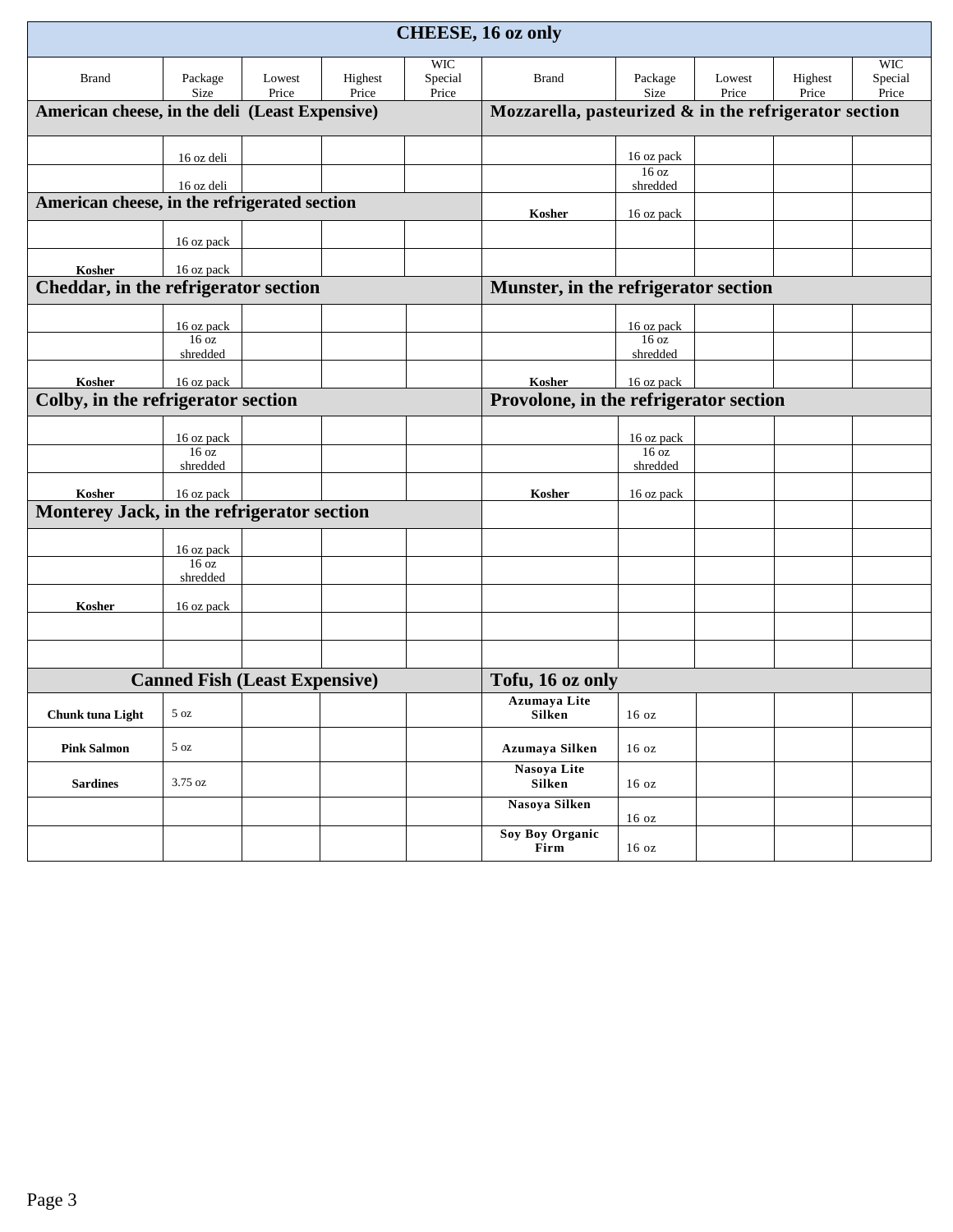|                                                         |                 |                 |                  |                                | COLD CEREALS 12 oz - 36 oz                             |                 |                 |                  |                                |
|---------------------------------------------------------|-----------------|-----------------|------------------|--------------------------------|--------------------------------------------------------|-----------------|-----------------|------------------|--------------------------------|
| <b>Brand</b>                                            | Package<br>Size | Lowest<br>Price | Highest<br>Price | <b>WIC</b><br>Special<br>Price | <b>Brand</b>                                           | Package<br>Size | Lowest<br>Price | Highest<br>Price | <b>WIC</b><br>Special<br>Price |
| <b>General Mills</b>                                    |                 |                 |                  |                                | Post                                                   |                 |                 |                  |                                |
| <b>Cheerios Regular</b>                                 |                 |                 |                  |                                | <b>Grapenut Flakes</b>                                 |                 |                 |                  |                                |
|                                                         |                 |                 |                  |                                |                                                        |                 |                 |                  |                                |
| <b>Cheerios</b><br>Multi-Grain                          |                 |                 |                  |                                | <b>Honey Bunches of</b><br><b>Oats (Honey Roasted)</b> |                 |                 |                  |                                |
|                                                         |                 |                 |                  |                                |                                                        |                 |                 |                  |                                |
| Dora the Explorer                                       |                 |                 |                  |                                | <b>Honey Bunches of</b><br>Oats (w/ almonds)           |                 |                 |                  |                                |
|                                                         |                 |                 |                  |                                |                                                        |                 |                 |                  |                                |
| <b>Chex Rice</b>                                        |                 |                 |                  |                                | <b>Honey Bunches of</b><br>Oats (w/ Vanilla            |                 |                 |                  |                                |
|                                                         |                 |                 |                  |                                | <b>Bunches</b> )                                       |                 |                 |                  |                                |
| <b>Chex Corn</b>                                        |                 |                 |                  |                                | Quaker                                                 |                 |                 |                  |                                |
|                                                         |                 |                 |                  |                                |                                                        |                 |                 |                  |                                |
|                                                         |                 |                 |                  |                                | <b>Life Regular Only</b>                               |                 |                 |                  |                                |
| Kellogg's                                               |                 |                 |                  |                                | Malt-O-Meal                                            |                 |                 |                  |                                |
|                                                         |                 |                 |                  |                                |                                                        |                 |                 |                  |                                |
| <b>Corn Flakes</b>                                      |                 |                 |                  |                                | <b>Crispy Rice</b>                                     |                 |                 |                  |                                |
| <b>Special K Original</b>                               |                 |                 |                  |                                | <b>Honey and Oat</b><br><b>Blenders</b>                |                 |                 |                  |                                |
|                                                         |                 |                 |                  |                                |                                                        |                 |                 |                  |                                |
| <b>Rice Krispies</b>                                    |                 |                 |                  |                                | <b>Honey and Oat</b><br><b>Blenders</b> (w/almonds)    |                 |                 |                  |                                |
|                                                         |                 |                 |                  |                                |                                                        |                 |                 |                  |                                |
| <b>Frosted Mini-Wheats</b><br><b>Original Bite Size</b> |                 |                 |                  |                                | <b>Blueberry Mini</b><br><b>Spooners</b>               |                 |                 |                  |                                |
|                                                         |                 |                 |                  |                                |                                                        |                 |                 |                  |                                |
| <b>Mini-Wheats</b><br><b>Unfrosted Bite Size</b>        |                 |                 |                  |                                | <b>Frosted Mini Spooners</b>                           |                 |                 |                  |                                |
|                                                         |                 |                 |                  |                                |                                                        |                 |                 |                  |                                |
|                                                         |                 |                 |                  |                                | <b>Strawberry Mini</b><br><b>Spooners</b>              |                 |                 |                  |                                |
|                                                         |                 |                 |                  |                                |                                                        |                 |                 |                  |                                |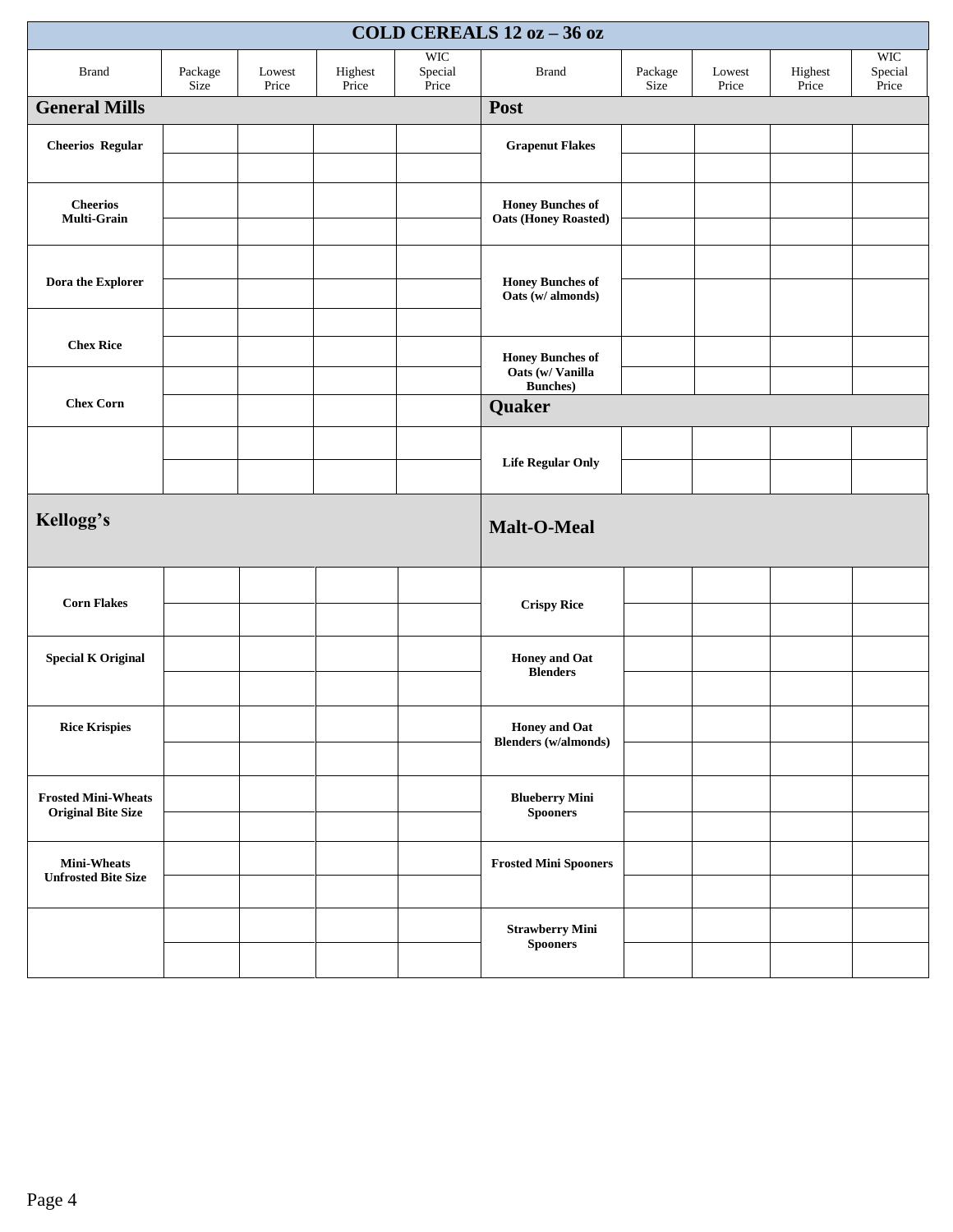|                                  | PRIVATE / STORE BRAND COLD CEREALS 12 oz - 36 oz |                 |                  |                                |                                  |                 |                 |                  |                                |  |
|----------------------------------|--------------------------------------------------|-----------------|------------------|--------------------------------|----------------------------------|-----------------|-----------------|------------------|--------------------------------|--|
| <b>Brand</b>                     | Package<br>Size                                  | Lowest<br>Price | Highest<br>Price | <b>WIC</b><br>Special<br>Price | <b>Brand</b>                     | Package<br>Size | Lowest<br>Price | Highest<br>Price | <b>WIC</b><br>Special<br>Price |  |
| <b>Best Yet</b>                  |                                                  |                 |                  |                                | <b>Essential Everyday</b>        |                 |                 |                  |                                |  |
| <b>Bran Flakes</b>               |                                                  |                 |                  |                                | <b>Corn Flakes</b>               |                 |                 |                  |                                |  |
| <b>Corn Flakes</b>               |                                                  |                 |                  |                                | <b>Crispy Rice</b>               |                 |                 |                  |                                |  |
| <b>Toasted Oats</b>              |                                                  |                 |                  |                                | <b>Frosted Shredded</b><br>Wheat |                 |                 |                  |                                |  |
| <b>Crispy Rice</b>               |                                                  |                 |                  |                                | <b>Toasted Oats</b>              |                 |                 |                  |                                |  |
| <b>Frosted Shredded</b><br>Wheat |                                                  |                 |                  |                                | <b>Shurfine</b>                  |                 |                 |                  |                                |  |
|                                  |                                                  |                 |                  |                                | <b>Corn Flakes</b>               |                 |                 |                  |                                |  |
| <b>Great Value</b>               |                                                  |                 |                  |                                | <b>Crispy</b><br>Rice            |                 |                 |                  |                                |  |
| <b>Corn Flakes</b>               |                                                  |                 |                  |                                | <b>Frosted Shredded</b><br>Wheat |                 |                 |                  |                                |  |
| <b>Crispy Rice</b>               |                                                  |                 |                  |                                | <b>Toasted Oats</b>              |                 |                 |                  |                                |  |
| <b>Bran Flakes</b>               |                                                  |                 |                  |                                |                                  |                 |                 |                  |                                |  |
| <b>Toasted Outs</b>              |                                                  |                 |                  |                                | <b>Stop &amp; Shop</b>           |                 |                 |                  |                                |  |
| <b>IGA</b>                       |                                                  |                 |                  |                                | <b>Corn Flakes</b>               |                 |                 |                  |                                |  |
| <b>Bran Flakes</b>               |                                                  |                 |                  |                                | <b>Crispy Rice</b>               |                 |                 |                  |                                |  |
| <b>Corn Flakes</b>               |                                                  |                 |                  |                                | <b>Frosted Shredded</b><br>Wheat |                 |                 |                  |                                |  |
| <b>Crispy Rice</b>               |                                                  |                 |                  |                                | <b>Toasted Oats</b>              |                 |                 |                  |                                |  |
| <b>Frosted Shredded</b><br>Wheat |                                                  |                 |                  |                                |                                  |                 |                 |                  |                                |  |
| <b>Toasted Oats</b>              |                                                  |                 |                  |                                |                                  |                 |                 |                  |                                |  |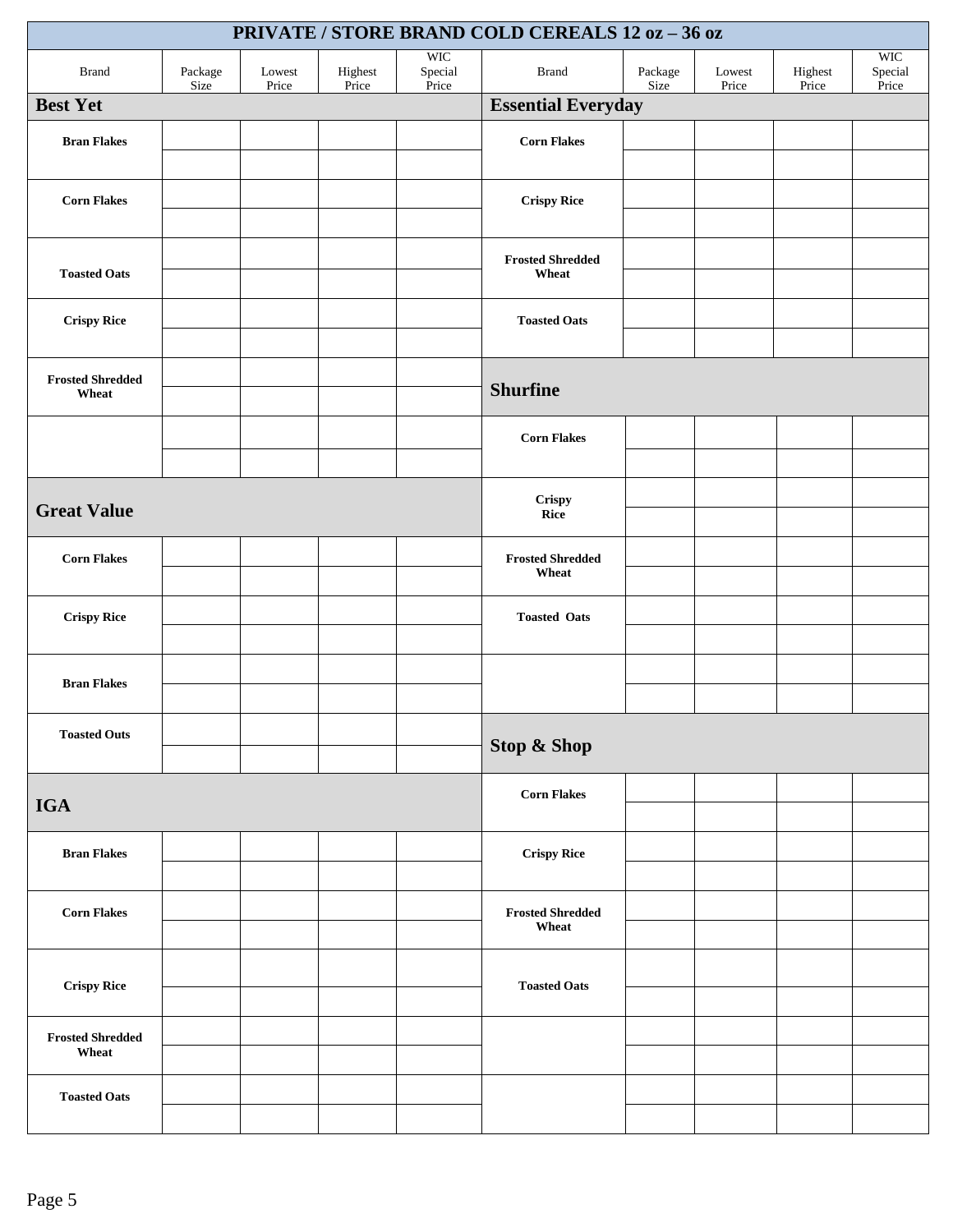|                                  |                 |                 |                  |                                | <b>PRIVATE / STORE BRAND COLD CEREALS 12 oz - 36 oz</b> |                 |                 |                  |                                |
|----------------------------------|-----------------|-----------------|------------------|--------------------------------|---------------------------------------------------------|-----------------|-----------------|------------------|--------------------------------|
| <b>Brand</b>                     | Package<br>Size | Lowest<br>Price | Highest<br>Price | <b>WIC</b><br>Special<br>Price | <b>Brand</b>                                            | Package<br>Size | Lowest<br>Price | Highest<br>Price | <b>WIC</b><br>Special<br>Price |
| <b>Krasdale</b>                  |                 |                 |                  |                                | <b>Kiggins</b>                                          |                 |                 |                  |                                |
|                                  |                 |                 |                  |                                | <b>Bran Flakes</b>                                      |                 |                 |                  |                                |
| <b>Corn Flakes</b>               |                 |                 |                  |                                |                                                         |                 |                 |                  |                                |
|                                  |                 |                 |                  |                                | <b>Corn Flakes</b>                                      |                 |                 |                  |                                |
| <b>Crispy Rice</b>               |                 |                 |                  |                                |                                                         |                 |                 |                  |                                |
| <b>Toasted Oats</b>              |                 |                 |                  |                                | <b>Crispy Rice</b>                                      |                 |                 |                  |                                |
|                                  |                 |                 |                  |                                |                                                         |                 |                 |                  |                                |
| <b>Ralston</b>                   |                 |                 |                  |                                | <b>Frosted Shredded</b><br>Wheat                        |                 |                 |                  |                                |
|                                  |                 |                 |                  |                                |                                                         |                 |                 |                  |                                |
| <b>Corn Flakes</b>               |                 |                 |                  |                                | <b>Multi-Grain Toasted</b>                              |                 |                 |                  |                                |
|                                  |                 |                 |                  |                                | Oats                                                    |                 |                 |                  |                                |
|                                  |                 |                 |                  |                                |                                                         |                 |                 |                  |                                |
| <b>Crispy Rice</b>               |                 |                 |                  |                                |                                                         |                 |                 |                  |                                |
|                                  |                 |                 |                  |                                |                                                         |                 |                 |                  |                                |
| <b>Frosted Shredded</b><br>Wheat |                 |                 |                  |                                |                                                         |                 |                 |                  |                                |
|                                  |                 |                 |                  |                                |                                                         |                 |                 |                  |                                |
| Toastee O's                      |                 |                 |                  |                                |                                                         |                 |                 |                  |                                |
|                                  |                 |                 |                  |                                |                                                         |                 |                 |                  |                                |

|                                        | Hot Cereals, 12 oz - 36 oz |  |  |  |                                                     |  |  |  |
|----------------------------------------|----------------------------|--|--|--|-----------------------------------------------------|--|--|--|
| Malt-O-Meal<br><b>Creamy Wheat Hot</b> |                            |  |  |  | <b>Best Yet Creamy Wheat</b>                        |  |  |  |
|                                        |                            |  |  |  | Hot                                                 |  |  |  |
| <b>Krasdale Creamy Hot</b><br>Wheat    |                            |  |  |  | <b>Jim Dandy Grits</b>                              |  |  |  |
|                                        |                            |  |  |  |                                                     |  |  |  |
| <b>Maypo Maple</b>                     |                            |  |  |  | <b>Nabisco Cream of Wheat</b><br><b>Whole Grain</b> |  |  |  |
|                                        |                            |  |  |  |                                                     |  |  |  |
| <b>Farina Creamy Hot</b><br>Wheat      |                            |  |  |  | <b>Quaker Instant Grits</b>                         |  |  |  |
|                                        |                            |  |  |  |                                                     |  |  |  |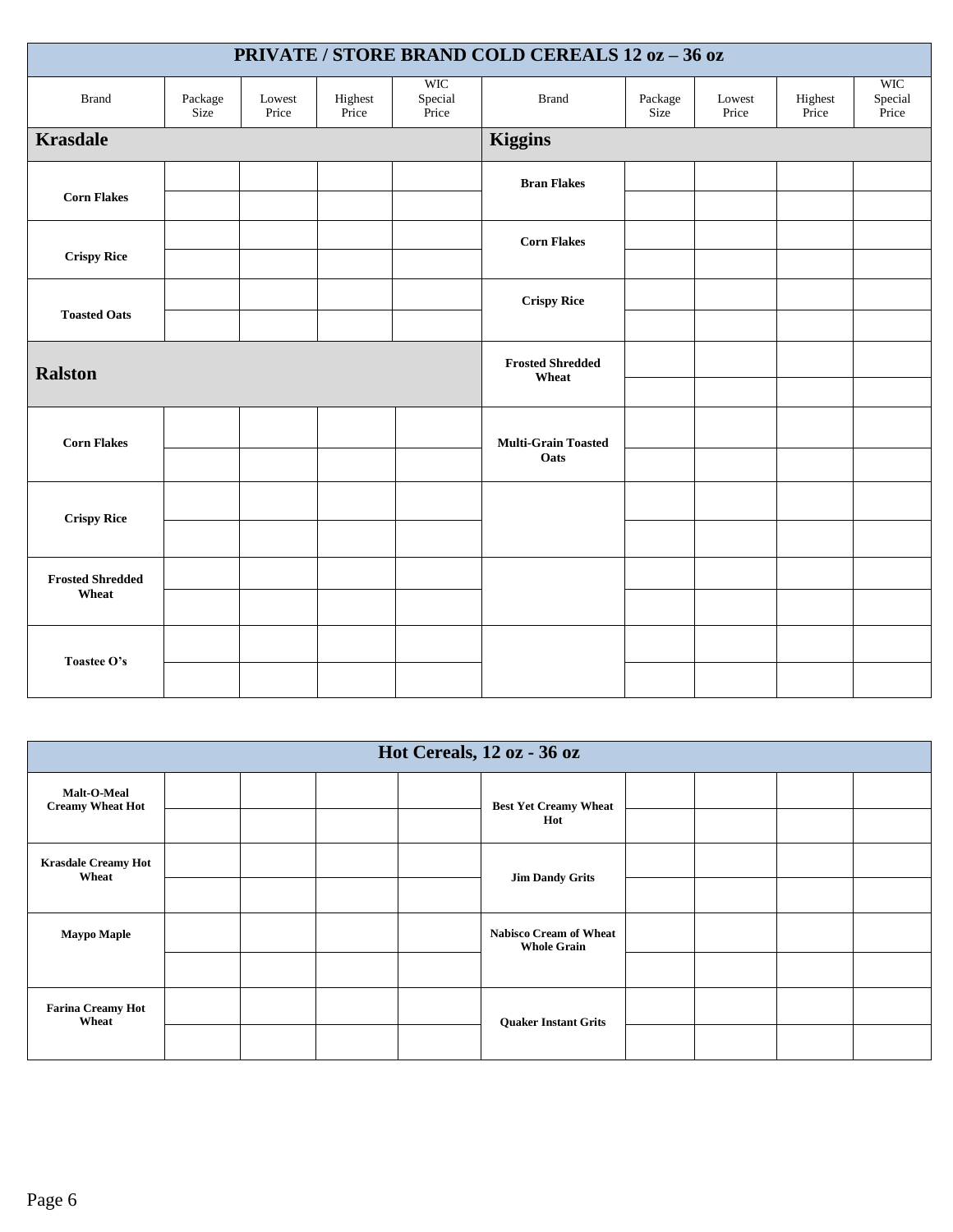|                                                                          |                                              |                                                         |                  | <b>WHOLE GRAINS</b>            |                                                                            |                  |                                                                       |                  |                                |
|--------------------------------------------------------------------------|----------------------------------------------|---------------------------------------------------------|------------------|--------------------------------|----------------------------------------------------------------------------|------------------|-----------------------------------------------------------------------|------------------|--------------------------------|
|                                                                          |                                              |                                                         |                  |                                | Breads and Buns/Rolls, 16 oz only                                          |                  |                                                                       |                  |                                |
| <b>Brand</b>                                                             | Package<br>Size                              | Lowest<br>Price                                         | Highest<br>Price | <b>WIC</b><br>Special<br>Price | <b>Brand</b>                                                               | Package<br>Size  | Lowest<br>Price                                                       | Highest<br>Price | <b>WIC</b><br>Special<br>Price |
| <b>Arnold Stone Ground</b><br>100% Whole Wheat                           | 16 oz                                        |                                                         |                  |                                | <b>Bimbo Bread</b><br>100% Whole Wheat                                     | 16 oz            |                                                                       |                  |                                |
| <b>Gold Medal</b><br>100% Whole Wheat with<br>Flax                       | 16 <sub>oz</sub>                             |                                                         |                  |                                | <b>Sunbeam Bread</b><br>100% Whole Wheat                                   | 16 oz            |                                                                       |                  |                                |
| <b>Pepperidge Farm</b><br><b>Stone Ground 100%</b><br><b>Whole Wheat</b> | 16 oz                                        |                                                         |                  |                                | <b>Arnold Select Multi-</b><br><b>Grain Kaiser Rolls</b><br>(8ct)          | 16 oz            |                                                                       |                  |                                |
| Shaw's 100% Whole<br>Wheat                                               | 16 <sub>oz</sub>                             |                                                         |                  |                                |                                                                            |                  | Tortillas, 16 oz only                                                 |                  |                                |
| Stop & Shop 100%<br><b>Whole Wheat</b>                                   | 16 <sub>oz</sub>                             |                                                         |                  |                                | <b>Mission Tortillas</b><br>Whole Wheat and<br>Corn                        | 16 <sub>oz</sub> |                                                                       |                  |                                |
|                                                                          |                                              | Brown Rice, box or bag, 16 oz only<br>(Least Expensive) |                  |                                | <b>Pepito Tortillas Whole</b><br><b>Wheat and Corn</b>                     | 16 oz            |                                                                       |                  |                                |
|                                                                          | 16 <sub>oz</sub>                             |                                                         |                  |                                | <b>Don Poncho Tortillas</b><br>Whole Wheat and<br>Corn<br>(white or yellow | 16 <sub>oz</sub> |                                                                       |                  |                                |
|                                                                          | 16 oz                                        | <b>Whole Wheat Pasta, 16 oz only</b>                    |                  |                                |                                                                            |                  |                                                                       |                  |                                |
|                                                                          |                                              | (Least Expensive)                                       |                  |                                | <b>Stop and Shop Whole</b><br><b>Wheat Tortillas</b>                       | 16 <sub>oz</sub> |                                                                       |                  |                                |
|                                                                          | 16 oz<br>16 oz                               |                                                         |                  |                                | La Banderita Tortillas<br>Whole Wheat and<br>Corn                          | 16 <sub>oz</sub> |                                                                       |                  |                                |
| <b>Peanut Butter (Least Expensive)</b>                                   | <b>Mayan Tortillas</b><br><b>Whole Wheat</b> | 16 <sub>oz</sub>                                        |                  |                                |                                                                            |                  |                                                                       |                  |                                |
| Jiff                                                                     | 16-18 oz                                     |                                                         |                  |                                |                                                                            |                  |                                                                       |                  |                                |
| Reese's                                                                  | 16-18 oz                                     |                                                         |                  |                                |                                                                            |                  |                                                                       |                  |                                |
|                                                                          | Skippy's<br>16-18 oz                         |                                                         |                  |                                |                                                                            |                  | <b>Dried Beans, Peas and Lentils</b><br>(Least Expensive), 16 oz only |                  |                                |
| <b>Smuckers</b>                                                          | 16-18 oz                                     |                                                         |                  |                                | <b>Black beans</b>                                                         | 16 oz            |                                                                       |                  |                                |
| <b>Peter Pan</b>                                                         | 16-18 oz                                     |                                                         |                  |                                | <b>Black eyed beans</b>                                                    | 16 <sub>oz</sub> |                                                                       |                  |                                |
| <b>Store Brand</b>                                                       | 16-18 oz                                     |                                                         |                  |                                | Chick peas                                                                 | 16 oz            |                                                                       |                  |                                |
| Other                                                                    | 16-18 oz                                     |                                                         |                  |                                | Cow beans                                                                  | 16 oz            |                                                                       |                  |                                |
|                                                                          |                                              | <b>Canned Beans (Least Expensive)</b>                   |                  |                                | Fava beans                                                                 | 16 oz            |                                                                       |                  |                                |
| <b>Black Beans</b>                                                       | 15-16 oz                                     |                                                         |                  |                                | <b>Great Northern beans</b>                                                | 16 oz            |                                                                       |                  |                                |
| <b>Black eyed beans</b>                                                  | 15-16 oz                                     |                                                         |                  |                                | Kidney beans                                                               | 16 oz            |                                                                       |                  |                                |
| Chick peas                                                               | 15-16 oz                                     |                                                         |                  |                                | Lentil beans                                                               | 16 oz            |                                                                       |                  |                                |
| Cow beans                                                                | 15-16 oz                                     |                                                         |                  |                                | Lima beans                                                                 | 16 oz            |                                                                       |                  |                                |
| Fava Beans                                                               | 15-16 oz                                     |                                                         |                  |                                | Navy beans                                                                 | 16 oz            |                                                                       |                  |                                |
| <b>Great Northern</b><br><b>Beans</b>                                    | 15-16 oz                                     |                                                         |                  |                                | Pigeon beans                                                               | 16 oz            |                                                                       |                  |                                |
| <b>Kidney Beans</b>                                                      | 15-16 oz                                     |                                                         |                  |                                | Pinto beans                                                                | 16 oz            |                                                                       |                  |                                |
| <b>Lentil Beans</b>                                                      | 15-16 oz                                     |                                                         |                  |                                | Pinto beans                                                                | 16 oz            |                                                                       |                  |                                |
| Lima Beans                                                               | 15-16 oz                                     |                                                         |                  |                                | <b>Red Beans</b>                                                           | 16 oz            |                                                                       |                  |                                |
|                                                                          |                                              |                                                         |                  |                                | <b>Split Peas</b>                                                          | 16 oz            |                                                                       |                  |                                |
|                                                                          |                                              |                                                         |                  |                                | <b>Whole Peas</b>                                                          | 16 oz            |                                                                       |                  |                                |
|                                                                          |                                              |                                                         |                  |                                |                                                                            | 16 oz            |                                                                       |                  |                                |
|                                                                          |                                              |                                                         |                  |                                |                                                                            | 16 oz            |                                                                       |                  |                                |
|                                                                          |                                              |                                                         |                  |                                |                                                                            | 16 oz            |                                                                       |                  |                                |